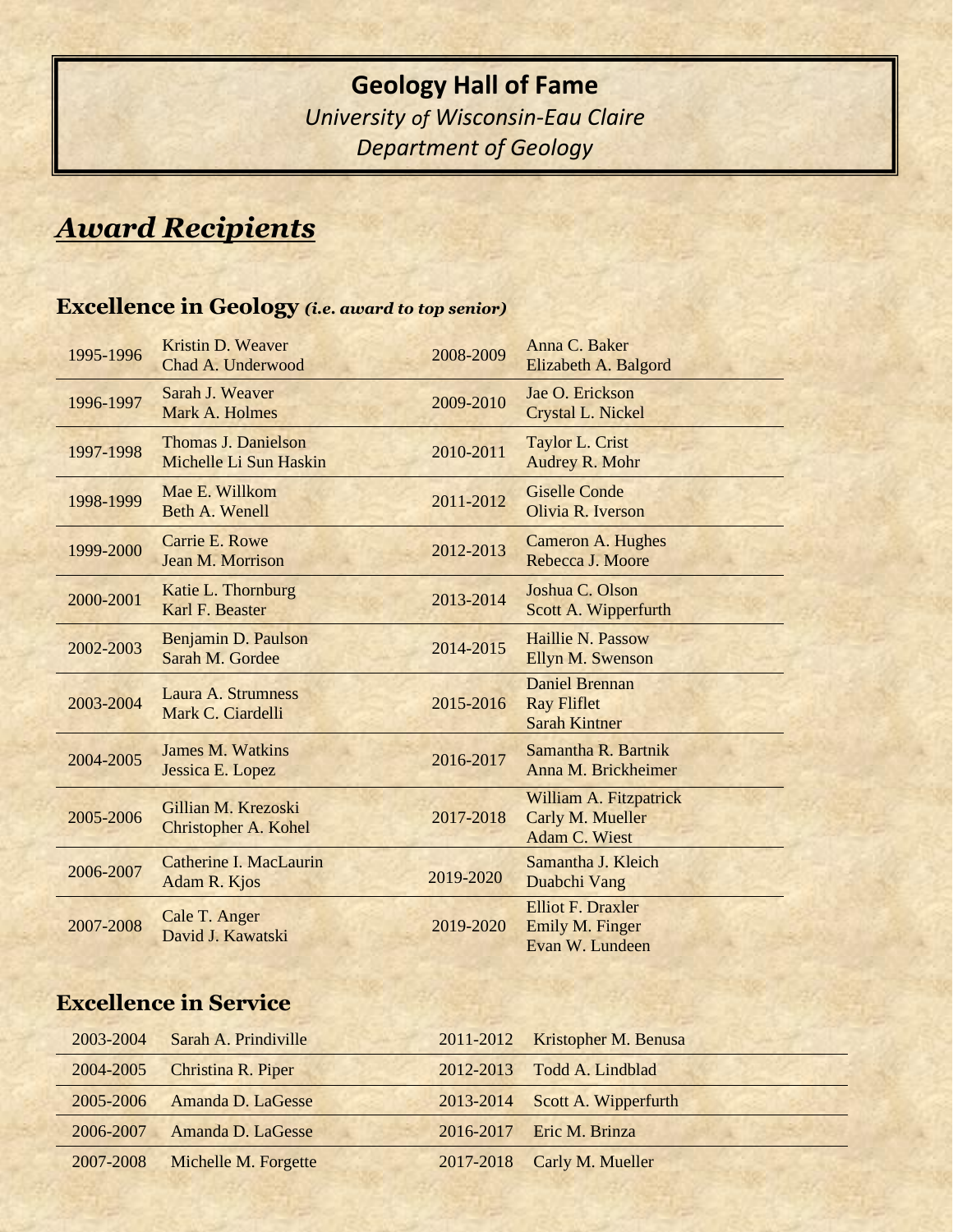2010-2011 Jessica L. Meyers & Audrey R. Mohr

*Departmental Scholarship and Grant Recipients*

#### **Adopt a Field Camper Grants for Field Geology I registrants (funded by alumni and friends of the department, variable grants based on FAFSA financial need)**

| 2018 | \$6700 awarded to Olivia Alloy, Jackelyn Anderson, Veronica Aranda, Alexandra Cook, Maria<br>Delgado Gomez, Melissa Hackenmueller, Connor Justice, Samantha Kleich, Rachel Lair, Derek |
|------|----------------------------------------------------------------------------------------------------------------------------------------------------------------------------------------|
|      | Lindquist, Zachary Lydon, Carly Mueller, Benjamin Nelson, Tyson Noffke, Colton Sander,                                                                                                 |
|      | Rachel Scott, Luke Semingson, Ashley Thompson, Betty Walter, and Robert Wilmoth                                                                                                        |
|      | \$8150 awarded to Natalie Brock, Makayla Chandler, Jacob Cvikota, Elliot Draxler, Emily                                                                                                |
| 2019 | Finger, Madelynn Gorg, Jeffrey Hessburg, Glen Hook, Regan Jacobson, Amanda Jinkerson,                                                                                                  |
|      | Salvatore Kass, Cole Larke, Evan Lundeen, Chloe Malin, Desmond Nielsen, Jonah Shoemaker-                                                                                               |
|      | Gagnon, Jessica Stamp, Michael Swartchick, Duabchi Vang, Daniel Weber, and Ryan Willgohs                                                                                               |
| 2020 | \$5440 awarded to Parker Alsteens, Matthew Bachman, Lucas Borden, Mason Davis, Jacob                                                                                                   |
|      | Erickson, Austen Fairbanks, Madelynn Gorg, Mallory Gross, Will Guenther, Retta Isaacson,                                                                                               |
|      | Rory Johnson, Steven Jonas, Katherine Langfield, Chelsea Moran, Trevor Nelson, Katie Richart,                                                                                          |
|      | Graydon Skok and Kaleigh Willger                                                                                                                                                       |

#### **Beckstrom Geology Scholarship (variable amount: \$1,000-\$2,000)**

| 2005-2006 | David Kawatski           | 2013-2014 | Andrea Holm              |
|-----------|--------------------------|-----------|--------------------------|
| 2006-2007 | <b>Elizabeth Balgord</b> | 2014-2015 | <b>Mitchell Lassa</b>    |
| 2007-2008 | <b>Anna Baker</b>        | 2015-2016 | <b>Kinzey Stoll</b>      |
| 2008-2009 | Julia Potter             | 2016-2017 | Alex Lutze               |
| 2009-2010 | <b>Audrey Mohr</b>       | 2017-2018 | <b>Carly Mueller</b>     |
| 2010-2011 | <b>Olivia Iverson</b>    | 2018-2019 | <b>Emily Finger</b>      |
| 2011-2012 | <b>Cameron Hughes</b>    | 2019-2020 | <b>Katherine Richart</b> |
| 2012-2013 | Aleisha Johnson          | 2020-2021 | Maddie Palubicki         |

#### **Blugold Freshman Geology Alumni Scholarship (\$500)**

2020-2021 Abigail Covert, Kadon Hansen, and William Speech

#### **Blugold Geology Alumni Scholarship (\$500)**

| 2016-2017 | Ryan Baemmert, Amanda Jinkerson, and Betty Walter               |
|-----------|-----------------------------------------------------------------|
| 2017-2018 | Jeffrey Hessburg, Glen Hook, Jessica Stamp, and Kevin Zimmerman |
| 2018-2019 | Chloe Malin                                                     |
| 2020-2021 | <b>Chase Sonday and Bridget Russell</b>                         |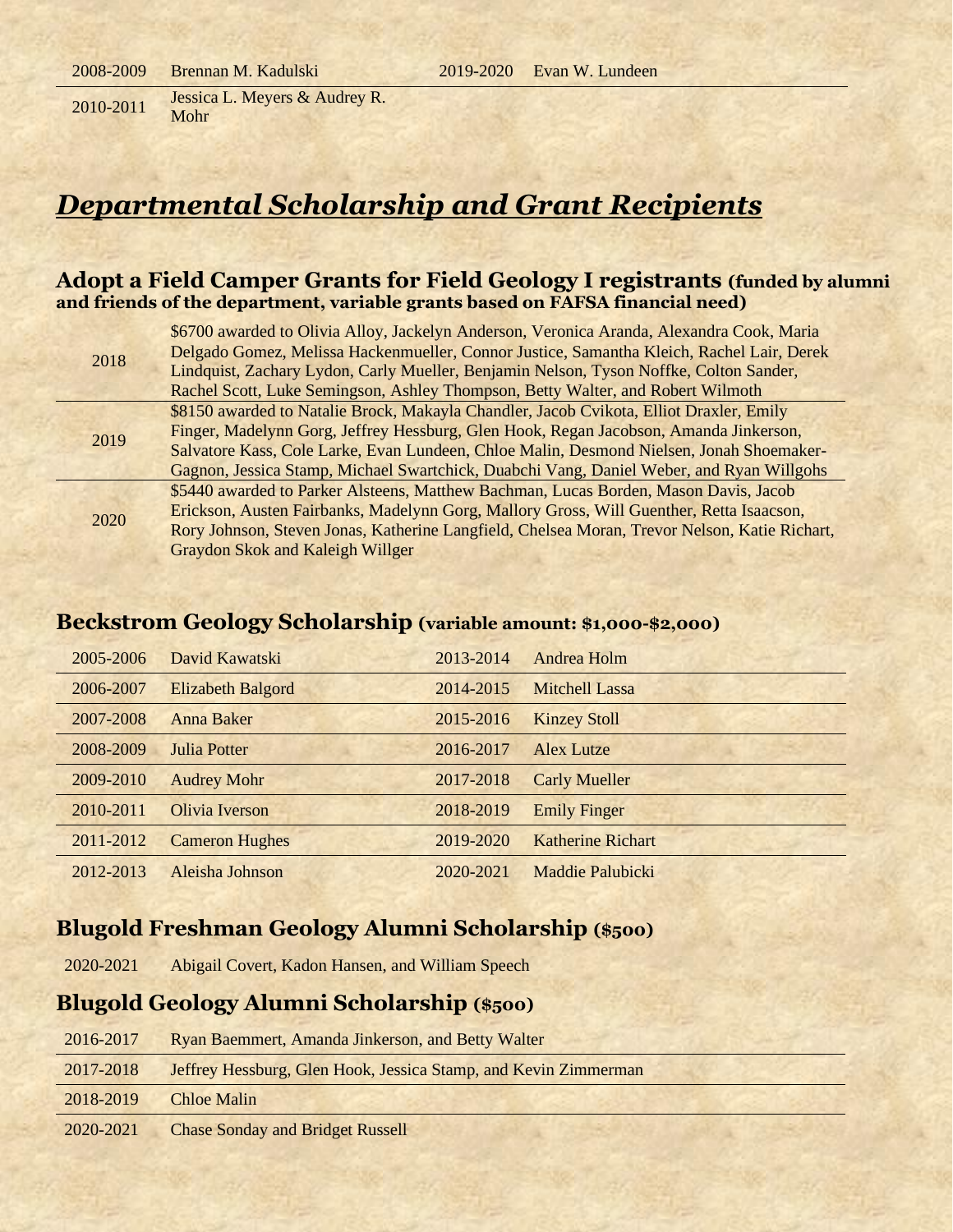## **Covia (formerly Unimin Corp.) Field Geology II Grants awarded to each registrant (\$500-\$800)**

| 2014 | Steven Brost, Gregory Burgess, Michael Chang, Cody Ebben, Michael Ebert,<br>Kelsey Franko, Forest Friedrichs, Jacob Haas, Olivia Haas, Andrea Holm,<br>Kendra Keon, Kirsten Lee, Anthony Linhart, Lynn McNinch, Robert Prescott,<br>Christopher Stovern, Joey Vidmar, and Scott Wipperfurth                                                                              |  |
|------|--------------------------------------------------------------------------------------------------------------------------------------------------------------------------------------------------------------------------------------------------------------------------------------------------------------------------------------------------------------------------|--|
| 2015 | Alexander Arendt, Mazlam Baftiri, Steven Brenner, Jacob Durand, Rachel Fliflet,<br>Broderick Haenke, Bryce Kujawa, Mitchell Lassa, Nicholas Linder, Nicholas Matula,<br>Courtney Pickett, Justin Poirier, and Alexandra Wolf                                                                                                                                             |  |
| 2016 | Samantha Bartnik, Daniel Brennan, Eric Brinza, Logan Farb, Eli Fredrickson,<br>Samuel Helmuth, Nathaniel Jackson, Catherine Karlovich, Chaz McCann,<br><b>Christopher Nimon, Jacob Tveite, and Zacharie Zens</b>                                                                                                                                                         |  |
| 2017 | Mitchum Biegel, Kaelyn Blotz, Carter Boswell, Elizabeth Brunner, Jacob Charneski, Scott<br>Eilrich, William Fitzpatrick, Chase Friedemann, Hunter Hoekstra, Lucy Horst, Will Howard,<br>Morgan Kubishak, Alex Lutze, Richard Mataitis, Nathaniel Mcfarland, Walker Miller, Claudia<br>Moore, Maile Olson, Charles Plaziak, Kyle Tollefson, Adam Wiest, and Jane Williams |  |
| 2018 | Jackelyn Anderson, Veronica Aranda, Maria Delgado Gomez, Samantha Kleich, Rachel Lair,<br>Carly Mueller, Benjamin Nelson, Tyson Noffke, Colton Sander, Luke Semingson, Ashley<br>Thompson, and Betty Walter                                                                                                                                                              |  |

## **Covia (formerly Unimin Corp.) Freshman Geology Scholarship (\$1,000)**

**,**

| 2014-2015 | Kaelyn Blotz, Allison Bolin, and Lucy Horst                                                                                      |
|-----------|----------------------------------------------------------------------------------------------------------------------------------|
| 2015-2016 | Maria Delgado Gomez, Melissa Hackenmueller, Derek Lindquist, Zachary Lydon,<br><b>Tyson Noffke, Grace Nuck, and Betty Walter</b> |
| 2016-2017 | Matthew Durham, Jessica Stamp, Megan Ullery, and Kevin Zimmerman                                                                 |
| 2017-2018 | Brooke Brienen, Jacob Erickson, Ryan Heyrman, Steven Jonas, Abbie Mitiku, Chelsea Moran,<br>and Trevor Nelson                    |
| 2018-2019 | Tyan Geissler, Shelby Short, and Maxim Sperry                                                                                    |
| 2019-2020 | Carter Hellenbrand, Kaine Johnson, Cole Michaelsen, Jonathan Sargent, and Renner Stubbe                                          |

## **Covia (formerly Fairmount Santrol) Responsible Mining Initiative Scholarship (\$1,000-\$2,000)**

| 2015-2016 | Anna Brickheimer, Sarah Kintner, and Kinzey Stoll           |
|-----------|-------------------------------------------------------------|
| 2017-2018 | Samantha Kleich, Melissa Hackenmueller, and Derek Lindquist |
| 2018-2019 | Regan Jacobson, Evan Lundeen, and Desmond Nielsen           |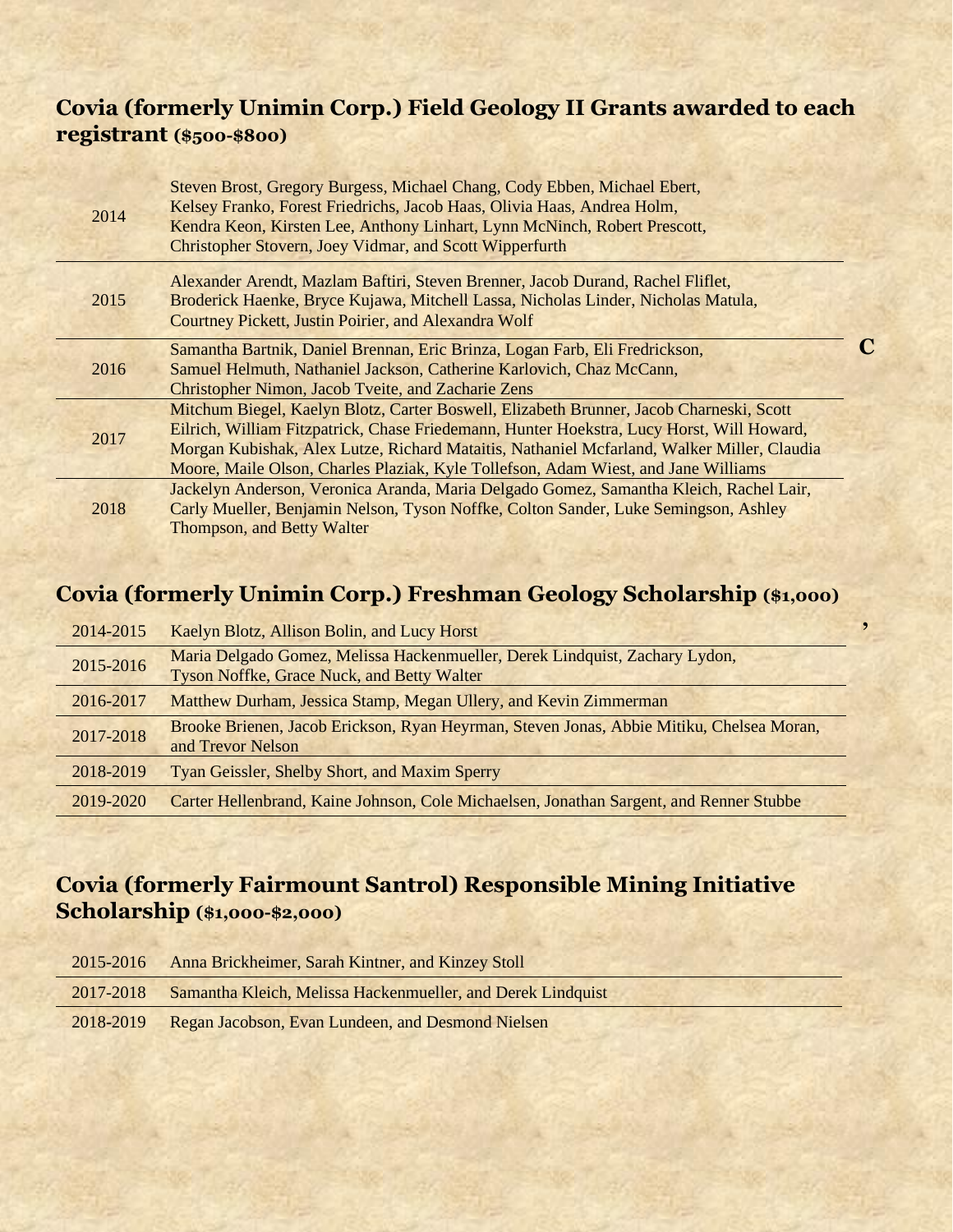#### **Covia (formerly Unimin Corp.) Sophomore Geology Scholarship (\$2,500)**

| 2014-2015 | Daniel Brennan, Sarah Knutson, Haillie Passow, and Kinzey Stoll                                      |
|-----------|------------------------------------------------------------------------------------------------------|
| 2015-2016 | Maile Olson, Sarah Sortedahl, Olivia Spiegel, and Adam Wiest                                         |
| 2016-2017 | Melissa Hackenmueller, Derek Lindquist, Carly Mueller, Mara Reed, and Maria Juliana Delgado<br>Gomez |
| 2017-2018 | Makayla Chandler, Emily Finger, Regan Jacobson, and Daniel Weber                                     |
| 2018-2019 | Brooke Brienen, Jacob Erickson, Katherine Langfield, and Trevor Nelson                               |
| 2019-2020 | <b>Elinor Davis</b>                                                                                  |

### **David L. Risch Geology Research Scholarship (\$1000)**

| 2019-2020 Trevor Nelson       |  |  |  |
|-------------------------------|--|--|--|
| 2020-2021 Katherine Langfield |  |  |  |

#### **H2O Well Drilling & Pump Service Geology Scholarship (\$500)**

| 2019-2020 Jacob Erickson and Chelsea Moran    |  |  |
|-----------------------------------------------|--|--|
| 2020-2021 Madeline Marchiafaya and Kalie Ress |  |  |

## **Josh Carlisle Applied Geology Scholarship**

| 2019-2020 Elliot Draxler and Evan Lundeen     |  |
|-----------------------------------------------|--|
| 2020-2021 Katherine Richart and Rachel Slonac |  |

#### **Mathy Construction Co. and Milestone Materials Field Geology I Grants awarded to each registrant (\$300)**

| 2018 | Olivia Alloy, Jackelyn Anderson, Veronica Aranda, Alexandra Cook, Maria Delgado Gomez,       |
|------|----------------------------------------------------------------------------------------------|
|      | Melissa Hackenmueller, Connor Justice, Samantha Kleich, Rachel Lair, Derek Lindquist,        |
|      | Zachary Lydon, Carly Mueller, Benjamin Nelson, Tyson Noffke, Colton Sander, Rachel Scott,    |
|      | Luke Semingson, Ashley Thompson, Betty Walter, and Robert Wilmoth                            |
|      | Natalie Brock, Makayla Chandler, Jacob Cvikota, Elliot Draxler, Emily Finger, Madelynn Gorg, |
| 2019 | Jeffrey Hessburg, Glen Hook, Regan Jacobson, Amanda Jinkerson, Salvatore Kass, Cole Larke,   |
|      | Evan Lundeen, Chloe Malin, Desmond Nielsen, Jonah Shoemaker-Gagnon, Jessica Stamp,           |
|      | Michael Swartchick, Duabchi Vang, Daniel Weber, and Ryan Willgohs                            |
|      | Parker Alsteens, Matthew Bachman, Lucas Borden, Mason Davis, Jacob Erickson, Austen          |
| 2020 | Fairbanks, Madelynn Gorg, Mallory Gross, Will Guenther, Retta Isaacson, Rory Johnson, Steven |
|      | Jonas, Katherine Langfield, Chelsea Moran, Trevor Nelson, Katie Richart, Graydon Skok, and   |
|      | Kaleigh Willger                                                                              |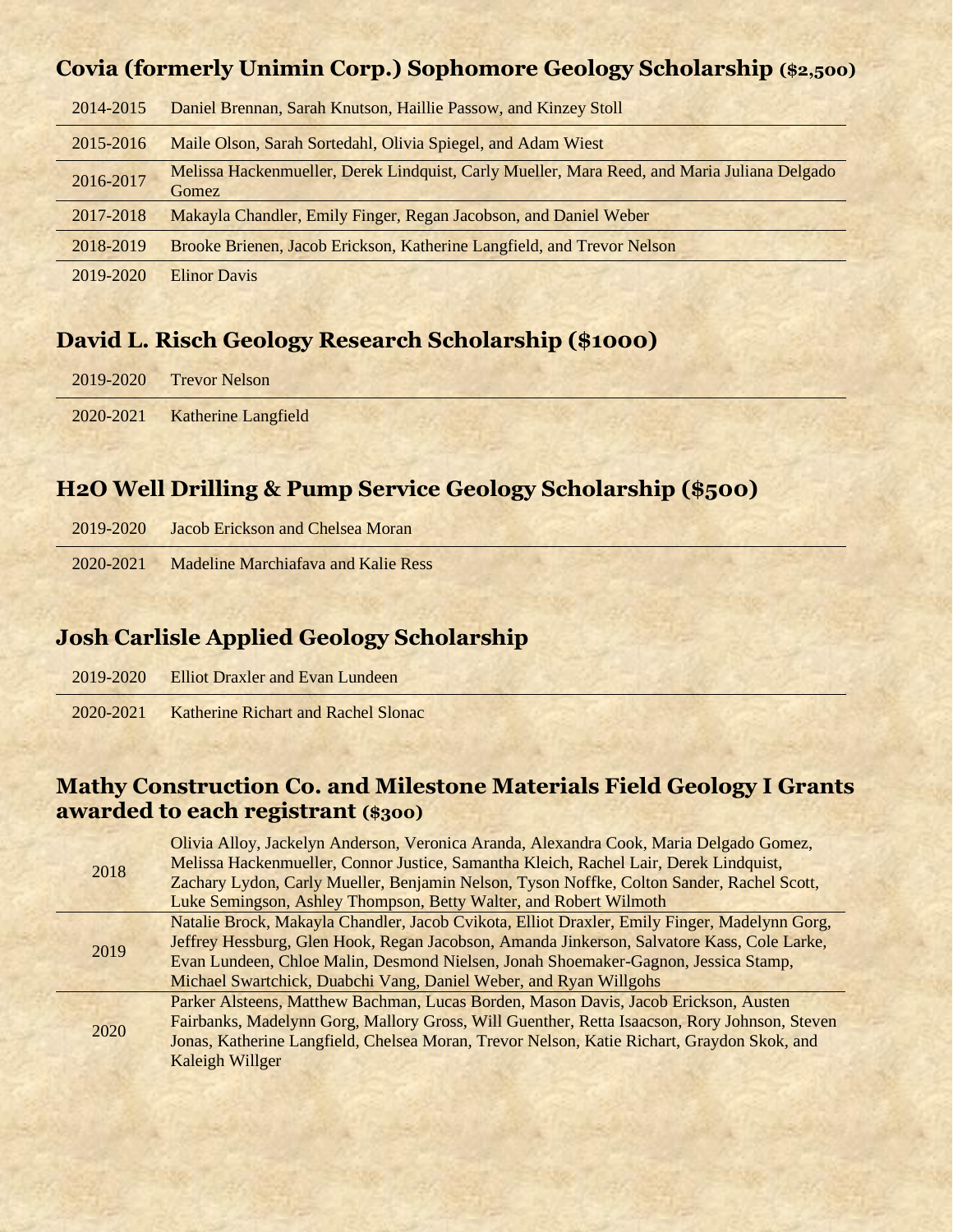### **Myers/Willis Field Camp Scholarship (\$500-\$700)**

| 2010 | <b>Jessica Meyers and Sarah Ulrich</b>                             |
|------|--------------------------------------------------------------------|
| 2011 | Olivia Iverson, Michael Kristoff, Chris Spencer, and Matt Thompson |
| 2012 | <b>Rebecca Moore and Marcus Hopkins</b>                            |
| 2013 | Ellen Buelow, Aleisha Johnson, and Joel Smith                      |
| 2014 | Steven Brost, Kendra Keon, and Scott Wipperfurth                   |
| 2015 | Jacob Durand, Mitchell Lassa, and Courtney Pickett                 |
| 2016 | Samantha Bartnik, Daniel Brennan, and Jake Tveite                  |
| 2017 | Carter Boswell, Adam Wiest, and Jane Williams                      |
| 2018 | Samantha Kleich, Carly Mueller, and Ashley Thompson                |
| 2019 | Emily Finger, Regan Jacobson, and Cole Larke                       |

#### **WISA Geology Scholarship (\$1,650)**

| 2014-2015 | Jacob Charneski, Chase Friedemann, and Catherine Karlovich |
|-----------|------------------------------------------------------------|
| 2015-2016 | Kaelyn Blotz, William Fitzpatrick, and Alex Lutze          |
| 2019-2020 | <b>Shelby Short and Madeline Palubicki</b>                 |
| 2020-2021 | <b>Jonathan Sargent</b>                                    |

# *University-Wide Scholarship Recipients*

#### **George and Jeri Rossman Scholarship (\$1,000)**

| 2004-2005 Jessica Lopez    |  |
|----------------------------|--|
| 2019-2020 Trevor Nelson    |  |
| 2020-2021 Maddie Palubicki |  |

# **Jerry & Elizabeth Smith Scholarship (\$5,180)**

|           | $2005 - 2006$ Katelin Holm |  |  |  |  |
|-----------|----------------------------|--|--|--|--|
|           | 2006-2007 Joshua Kinsman   |  |  |  |  |
| 2008-2009 | <b>Anna Baker</b>          |  |  |  |  |

## **Kell Container Corporation Scholarship (\$2,700)**

| 2004-2005 Laura Strumness  |  |  |  |  |
|----------------------------|--|--|--|--|
| 2005-2006 James Watkins    |  |  |  |  |
| $2019 - 2020$ Emily Finger |  |  |  |  |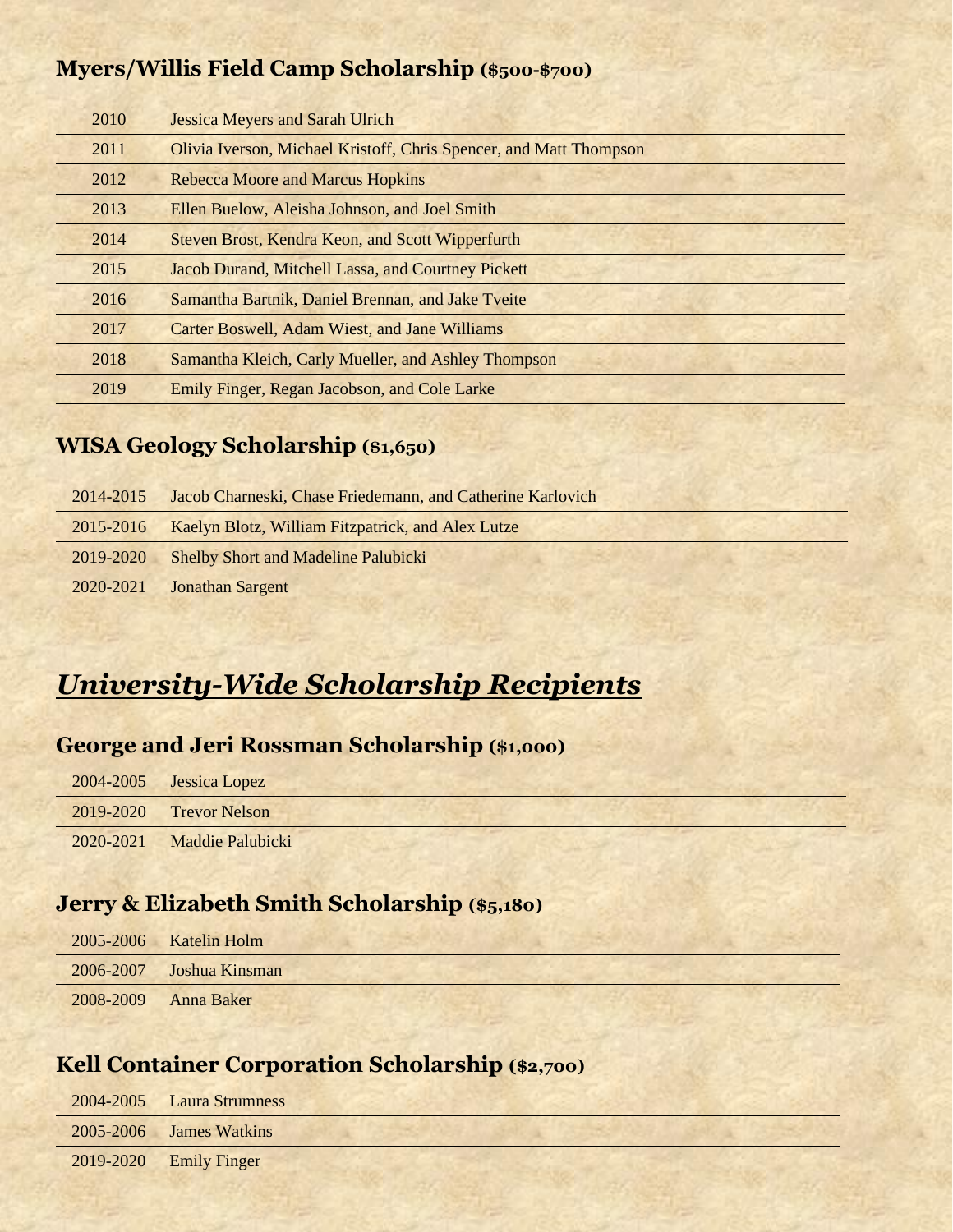#### **Leoba Hogan Scholarship (\$1,500)**

|           | 2008-2009 Crystal Nickel  |
|-----------|---------------------------|
| 2009-2010 | <b>Giselle Conde</b>      |
|           | 2011-2012 Aleisha Johnson |
| 2014-2015 | Mitchell Lassa            |
| 2019-2020 | <b>Emily Finger</b>       |

#### **Michael F. Fredrich Scholarship (\$5,180-\$8,500)**

| 2009-2010 | <b>Audrey Mohr</b>      |  |  |
|-----------|-------------------------|--|--|
|           | 2010-2011 Giselle Conde |  |  |
| 2016-2017 | <b>Adam Wiest</b>       |  |  |
|           | 2018-2019 Duabchi Vang  |  |  |
| 2020-2021 | <b>Shelby Short</b>     |  |  |

#### **Ronald McNair Postbaccalaureate Achievement Program (Two-year program with financial support for scholarly research)**

| 1999-2001 | <b>Katie Thornburg</b>   |  |
|-----------|--------------------------|--|
| 2003-2005 | <b>Kelly Plathe</b>      |  |
| 2009-2011 | <b>Audrey Mohr</b>       |  |
| 2012-2014 | Aleisha Johnson          |  |
|           | 2016-2017 Kyle Tollefson |  |

### **William Lieske Memorial Scholarship (\$4,000-\$4,600)**

| 2008-2009 Elizabeth Teutschmann |  |  |
|---------------------------------|--|--|
| 2018-2019 Desmond Nielsen       |  |  |

# *National Scholarship Recipients*

#### **Fulbright Scholarship**

**Giselle Conde '12.** Awarded for studies in Iceland during the 2012-2013 academic year.